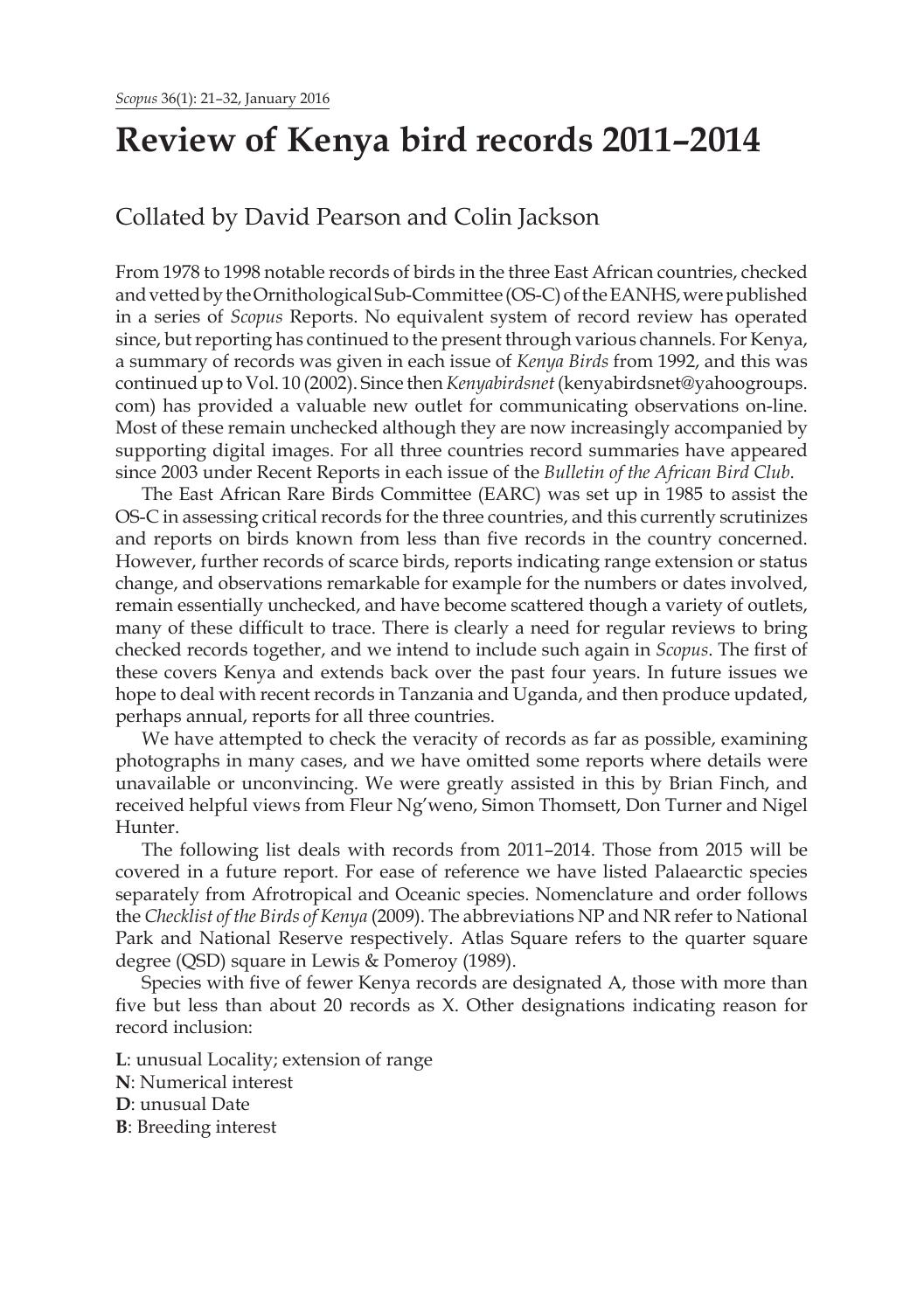# **Afrotropical and Oceanic species**

## **Somali Ostrich** *Struthio molybdophanes*

**L:** Noted northwest edge of Dodori NR Nov 2013 and Apr 2014. At least one male and one female seen in mid Apr (FN, TM, JM).

# **Coqui Francolin** *Francolinus coqui*

**L:** 1 Nairobi NP 18 Aug 2011 (BF) was the first record for the Nairobi area.

# **Red-winged Francolin** *Francolinus levaillantii* **X**

2 Mara GR 25 Dec 2012 (SH) and 2 pairs there 29 Oct 2013 (NB). There are very few recent records.

**White-backed Duck** *Thalassornis leuconotus* **N:** *c.* 40 Manguo Pond, Limuru 7 Apr 2013, and *c*. 80 there 12 Oct 2013 (BF).

**Hottentot Teal** *Anas hottentotta*  **N:** *c.* 400 L. Nakuru 13 Jan 2013 (BF), a remarkably high count.

**Southern Pochard** *Netta erythrophthalma* **N:** 2000+ Lake Naivasha July 2012 was exceptional (DT).

## **Maccoa Duck** *Oxyura maccoa*

A male with a large all-dark immature Manguo Ponds 27 June 2012 (FN). 3 Manguo Pond, Limuru 7 Apr 2013, and 2 there 12 Oct 2014 (BF). Has become very scarce during this century.

**Albatross** *Thalassarche* **sp.** 1 Pemba Channel 4 Oct 2012 (P&MH).

**Little Grebe** *Tachybaptus ruficollis* **N:** *c.* 5000 Lake Nakuru 10 Jan 2013 (BF, NH), a notable count.

## **African Open-billed Stork** *Anastomus lamelligerus* **N:** 1500+ Tana River Delta 9 Feb 2013 (CJ).

## **Saddle-billed Stork** *Ephippiorhynchus senegalensis*

**L:** Individuals in riverside pools Dodori NR and adjacent Aweer Community Conservancy late Oct–early Nov 2013 and early Apr 2014 (FN, TM, JM). The first documented records between the Lower Tana and the Juba.

**Little Bittern** *Ixobrythus minutus*  **B**: 2 chicks Nairobi NP 6 June 2013 (KP, HE) (race *paysii*)*.*

**White-backed Night Heron** *Gorsachius leuconotus* **X** 1 Nairobi NP throughout July 2013 (BF, KP, RW, FN).

**Madagascar Pond Heron** *Ardeola idae*

**L:** 1 Busia 22 July 2011 (BF); 1 Lake Kwenia June 2013 (BF, RW). Unusual in the west and in the southern rift.

**Greater Frigatebird** *Fregata minor* **X** An adult female Watamu 25 Oct 2012 (MMw).

# **Lesser Frigatebird** *Fregata ariel* **X**

An exhausted sub-adult female beached at Diani 24 Mar 2011 (per CJ).

# **Frigatebird** *Fregata* **sp.**

1 Pemba Channel 26 Nov 2012 was the first noted there for several years (P&MH).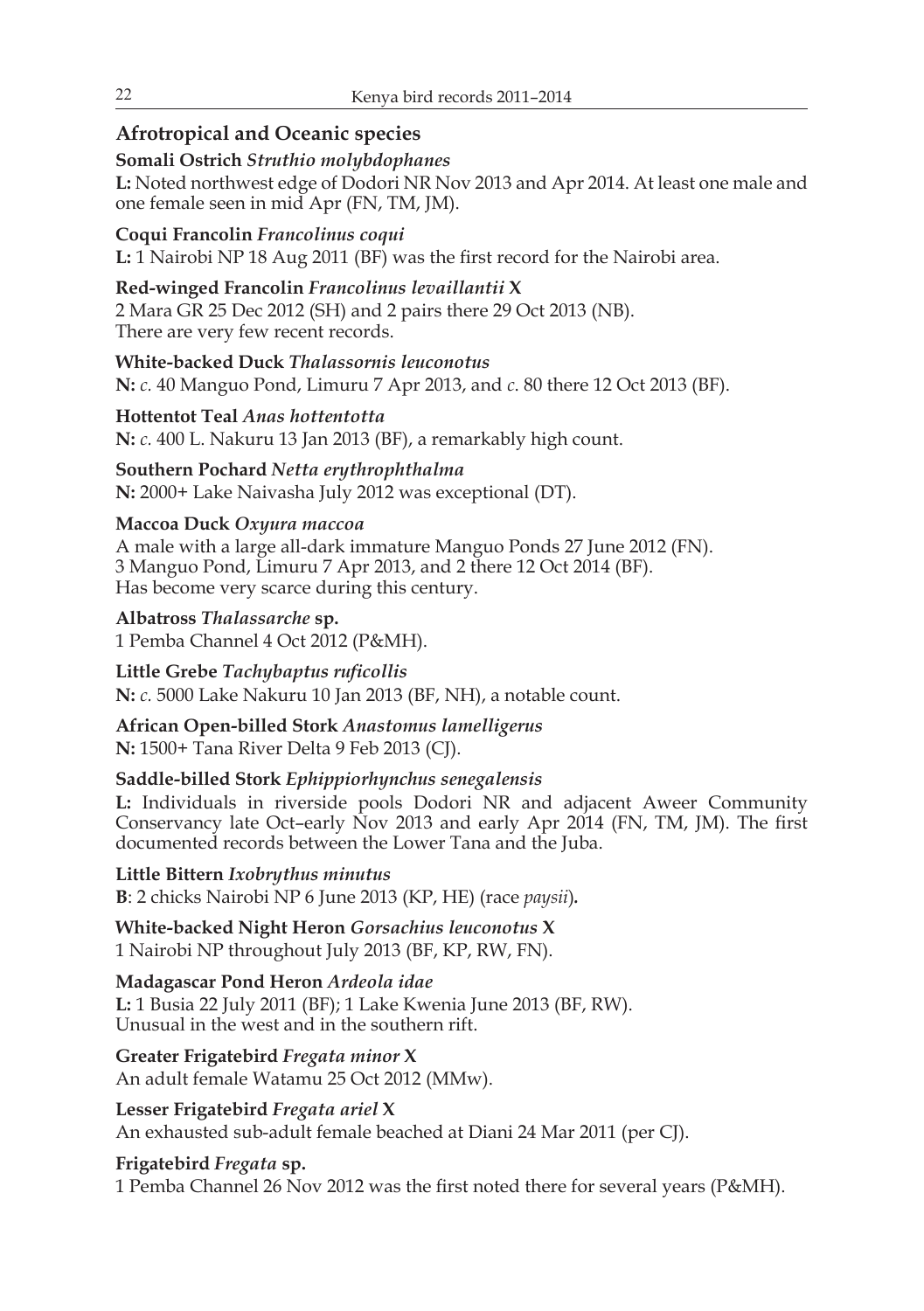**N:** 25 high above Watamu beach Dec 13 2011 and 8 low over the beach 20 Oct 2014  $(JG)$ .

#### **Masked Booby** *Sula dactylatra*

1 picked up exhausted Watamu 13 May 2012 (CJ). Rarely recorded close inshore

#### **Great Cormorant** *Phalacrocorax carbo*

**N:** *c.* 25,000 Lake Nakuru 10 Dec 2012 (BF *et al.*) was a remarkable concentration. **L:** Several Dodori NR and adjacent Aweer Conservancy early Apr 2014 (FN, JM). There seem to be no previous records between the Lower Tana and the Juba.

**Grey Kestrel** *Falco ardosiacus* **L:** Pair with nest and young Chebloch Gorge, Kerio Valley 1 Mar 2012 (JB).

#### **African Cuckoo Hawk** *Aviceda cucluloides*

**L D:** 1 Ngulia Lodge 30 Nov 2011 (DP, IK, CJ *et al.*). A new record for the site, and an interesting date.

#### **African Swallow-tailed Kite** *Chelictinia riocourii*

**L:** 2 Meru NP 26 Feb 2013 (DO). Unusual this far south.

#### **Egyptian Vulture** *Neophron percnopterus*

5 Tsavo East NP 20 Feb 2013 (VS); 2 Lake Kwenia 26 May 2013 (BF, RW). 1 Lobur Mission, Elemi triangle, 14 Aug 2014 (FN, SO). This formerly widespread species as become very scarce over the past 15 years.

#### **Beaudouin's Snake Eagle** *Circaetus beaudouini* **A**

1 Nambale 27 Mar 2012 (2nd record for Kenya), and an adult plus dependent young here 22 Apr 2014 (first Kenya breeding record) (both BF).

1 Bunyala rice scheme 10 Apr 2013, and an immature photographed here 20 Mar 2014 (MO). All accepted by the EARC.

#### **Southern Banded Snake Eagle** *Circaetus fasciolatus*

**L:** Several pairs calling and displaying Dodori NR and Aweer Conservancy late Oct– early Nov 2013 and early Apr 2014 (FN, TM, JM, DG).

#### **Western Banded Snake Eagle** *Circaetus cinerascens*

**L:** 1 Ruma NP 22 Feb 2012 (JB); 1 Imenti Forest, Meru 10 Nov 2013 (BF).

#### **African Marsh Harrier** *Circus ranivorus*

1 Iten 18 Apr 2012 (BF); 1 Serena oxbows, Mara GR 23 Apr 2012 (BF). This species has become very scarce in Kenya

#### **Ovambo Sparrowhawk** *Accipiter ovampensis*

A pair Sabaringo valley, Mara GR 26 June 2011 (BF); an immature Melepo, Kajiado 5 July 2011 (FR); 1 Bateleur Camp, Mara GR 7 Feb 2012 (BF); 1 Gwassi Hills, South Nyanza Nov 2014 (JB *et al.*).

#### **Great Sparrowhawk** *Accipiter melanoleucos*

**L:** 1 Aweer Conservancy, near Dodori NR early Nov 2013 (FN, TM).

#### **Grasshopper Buzzard** *Butastur rufipennis*

**L, D:** 1 Ngong Hills 15 Sep 13 (BF, AK). An unusual site and an unusually early date

#### **Ayres's Hawk Eagle** *Aquila ayresii*

**L:** Individuals seen Dodori NR and Aweer Conservancy late Oct–early Nov 2013 and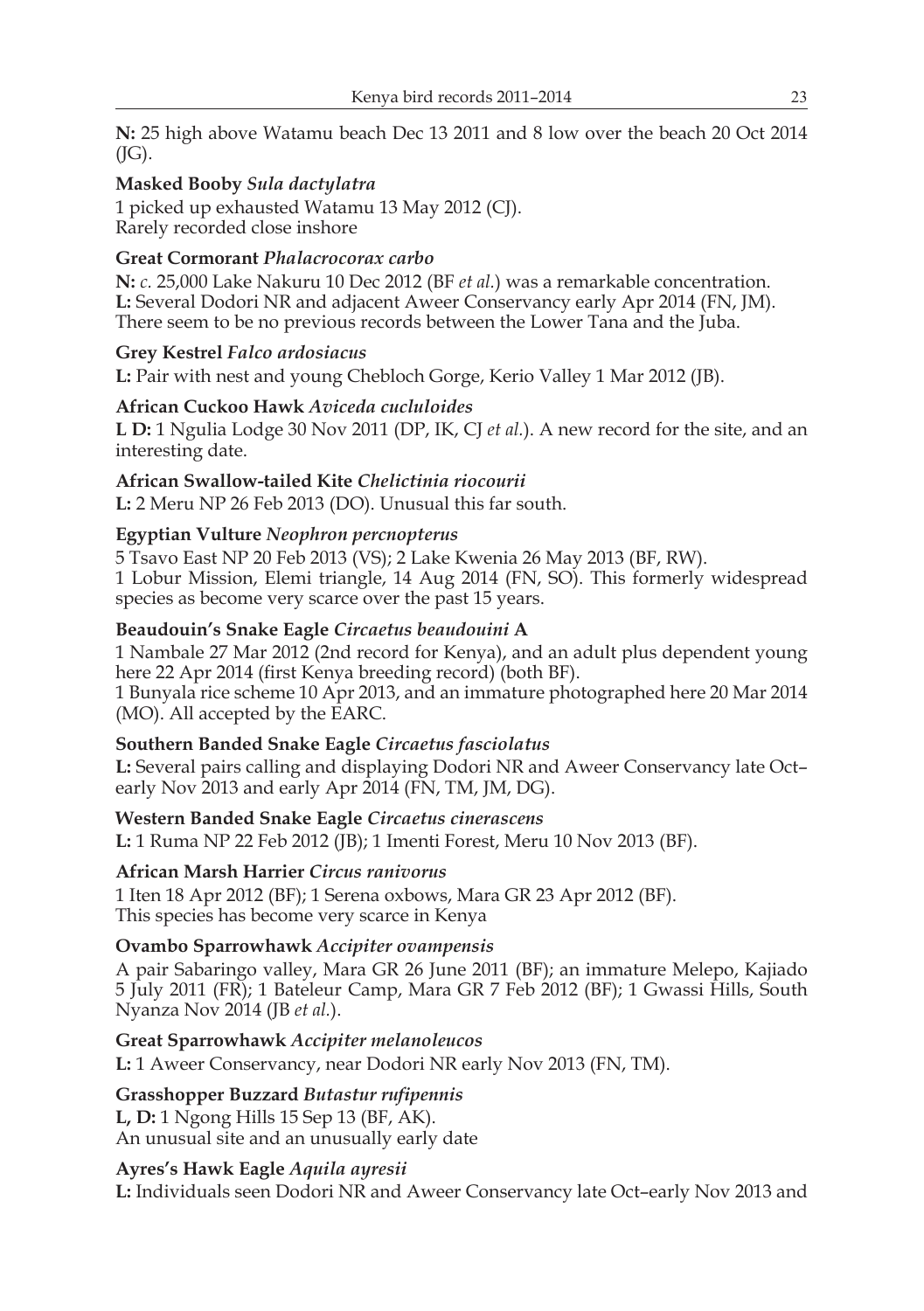early Apr 2014 (FN, TM, JM). There are almost no previous records north of the Tana River.

#### **Cassin's Hawk Eagle** *Spizaetus africanus* **A**

A juvenile photographed Imenti forest, Meru 28 Feb 13 (DO, PW, SK, BM). Accepted by the EARC as the 3rd record for Kenya. An adult was seen and photographed here in 2006.

## **Crowned Eagle** *Stephanoetus occipitalis*

**B:** A recently fledged juvenile Gwassi Hills, South Nyanza Jan 2011 (JB).

## **Denham's Bustard** *Neotis denhami*

1 Solio plains, Laikipia 14 Nov 2011 (BF). Local and uncommon with few recent records.

## **Heuglin's Bustard** *Neotis heuglinii*

**L:** 1 Shaba GR 20 July 2012 (BF); 1 Aruba Dam, Tsavo East NP 5 Apr 2011 (BF). A rare bird this far south.

## **Hartlaub's Bustard** *Lissotis hartlaubii*

**L:** 4 Sosian Ranch, Laikipia 22 Aug 11 (BF, NH). Hitherto unrecorded in Laikipia but subequently found to be widespread and commoner than Black-bellied Bustard *Lissotis melanogaster* (BF).

## **White-spotted Flufftail** *Sarothrura pulchra*

**L:** 1 calling Kericho tea estate 12 Feb 12 (JB). A new locality for the species.

## **Buff-spotted Flufftail** *Sarothrura elegans*

**L:** 1 calling at dusk Kalanga Spring, Ngulia 27 Nov 2011 (CJ *et al.).* Also heard calling here in early Dec 2008.

#### **African Crake** *Crex egregia*

1 Nairobi NP 14 Nov 2011 (BF, RW). An uncommon intra-African migrant

## **Striped Crake** *Aenigmatolimnas marginalis*

1 Naivasha 24 June 2013 (DT). A scarce intra-African migrant.

## **Grey Crowned Crane** *Balearica regulorum*

**N:** *c.* 40 Nairobi NP 20 Oct 2012 (BF, FN, KP, MD). *c.* 200 Brookside Dairies, Ruiru 29 Jan 2014 (FN).

#### **Black Crowned Crane** *Balearica pavonina*

40+ along road north of Todenyang 15 Aug 2014 (FN). Extends south to the northern shores of Lake Turkana, but reports from this remote area are infrequent.

#### **Long-toed Plover** *Vanellus crassirostris*

A bird of the race *leucopterus* appeared Nairobi NP Nov–Dec 2014 (BF, NH), and has remained there since.

## **Bronze-winged Courser** *Rhinoptilus chalcopterus*

**L:** 1 Silole, south of Nairobi NP 25 June 2013 (WK). Infrequently recorded, mainly an intra-African migrant.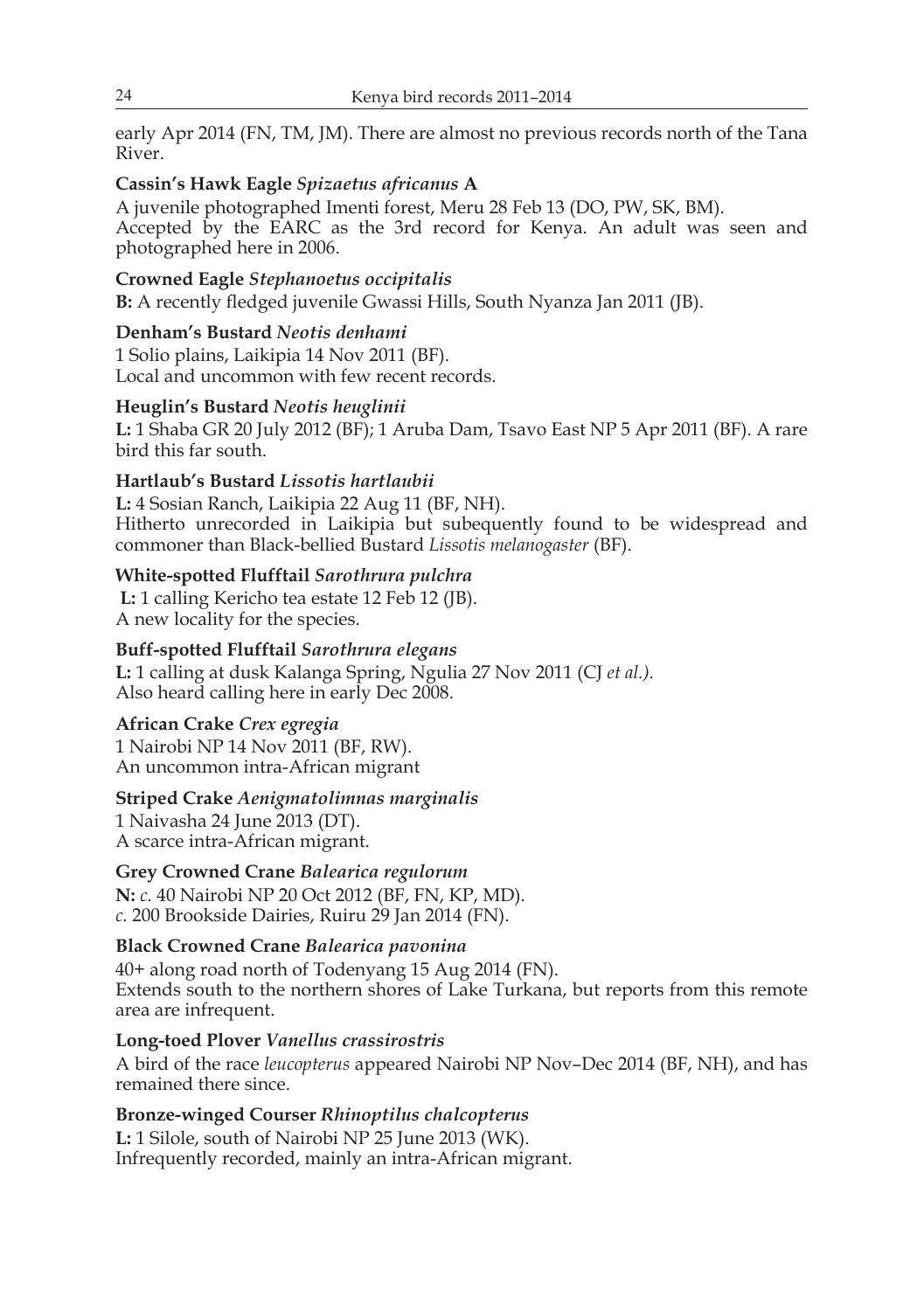## **Madagascar Pratincole** *Glareola ocularis*

**N:** *c.* 2000 Moa, Tana River Delta 10 Apr 2011 (OH). **L:** 2 Olbainita swamp, Kampi ya Moto 28 August 2011 (BF, NH); 20+ Bunyala rice scheme 17 Aug 2013 (MO); 1 Nairobi racecourse 22 Jun 2013 (NH). Inland records have been rare.

## **Grey-headed Gull** *Chroicocephalus cirrocephalus*

**L:** 1 Nairobi NP 11 Feb 2014 (BF, MD) was the first record for the park.

# **Whiskered Tern** *Chlidonias hybrida*

**N:** 1000+ Lake Nakuru 10 Dec 2012 (BF).

## **Brown Noddy** *Anous stolidus*

**N:** 3000+ off Whale Is., Watamu 4 Dec 2011 (CJ).

## **Lesser Noddy** *Anous tenuirostris* **X**

*c*. 10 Kisite 2 Feb 2012 (JBa), and 1 there 6 Dec 2013 (WWac). Rarely recorded, but probably overlooked.

## **Bare-faced Go-away-bird** *Corythaixoides personatus*

**L**: 1 Oserian, Naivasha West 14 Oct 2013 (NC).

## **Madagascar Lesser Cuckoo** *Cuculus rochii*

1 photographed Naivasha 6 Oct 2013 (BF).

## **Thick-billed Cuckoo** *Pachycoccyx audeberti*

**L:** 1 calling and displaying Nakuru NP 25–26 Nov 2011 recorded on video (SE, BF), apparently the first Kenya record away from coastal areas.

**L: 1** calling in wooded palm grasslands between Basuba and Kiangwe villages, north of Dodori NR 12 Apr 2014; a bird was seen and photographed later that morning (DN, JM).

The first record north of the Lower Tana.

#### **Yellowbill** *Ceuthmochares aureus*

**L:** 1 Nairobi 28 Aug 2011 (ME). An intra-African migrant from the south, rare away from coastal areas.

#### **Freckled Nightjar** *Caprimulgus tristigma*

**B, L:** A female on eggs Sosian, Laikipia 21 Aug 2011 (BF, AV).

#### **Gabon Nightjar** *Caprimulgus fossii*

**L:** A female photographed on nest Manda Is. 22 May 2011 (BF, FN, KP, MD, JK, JMw).

**Pennant-winged Nightjar** *Macrodipteryx vexillarius* 1 Sosian Laikipia 20 Aug 2011 (AV).

# **Scarce Swift** *Schoutedenapus myoptilus*

**L:** 2+ Gwassi Hills, South Nyanza 21 Feb 2012 (JBr).

## **Böhm's Spinetail** *Neafrapus boehmi*

**L:** Sightings of 2–3 birds Dodori NR early Apr 2014 (FN, JM, DN).

#### **Mottled Spinetail** *Telecanthura ussheri*

**L:** 2 over river pool Dodori NR early Apr 2014 (FN, JM, DN).

## **African Black Swift** *Apus barbatus*

**L:** A pair nesting Ngulia Lodge Nov–Dec 2013 (CJ, DP *et al.*), a new breeding locality.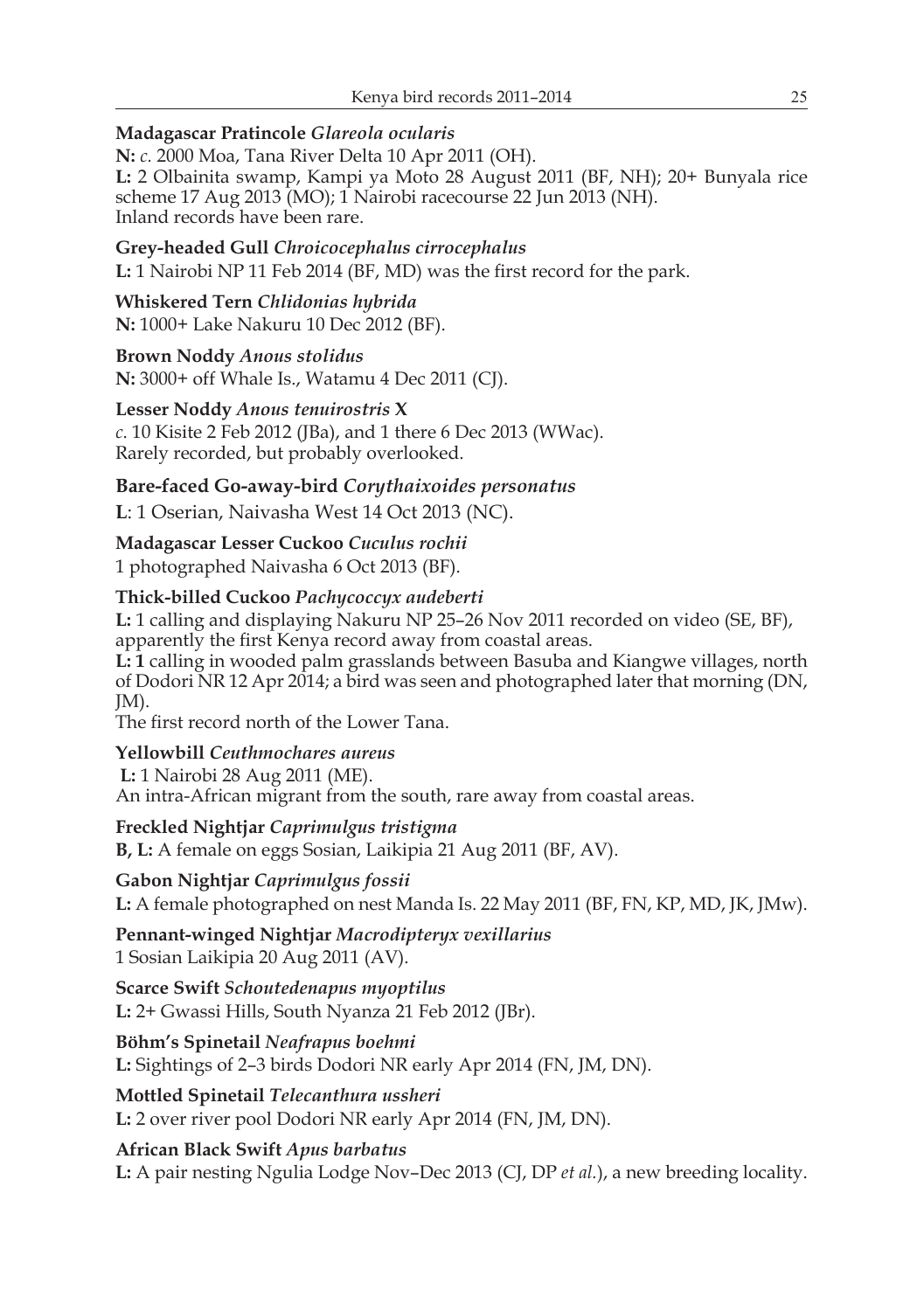## **Woodland Kingfisher** *Halcyon senegalensis*

**L:** 1 Lake Nakuru 10 Mar 2013 (BF). Rare in the Rift Valley away from Lake Baringo.

## **Racquet-tailed Roller** *Coracias spatulatus* **X**

1 Mara GR 14 Aug 2011 (photos and video supplied by IS). Accepted by the EARC as the first Kenya record of this vagrant from the south.

## **Hoopoe** *Upupa epops*

Singles of the north tropical race *weibeli* Nairobi NP 10 Jun 13 and 25 Aug 2013 (BF *et al.*).ern

# **Abyssinian Ground Hornbill** *Bucorvus abyssinicus*

**L:** 2 Alupe 25 Mar 2012 (BF, NH, FN, KP).

**Hemprich's Hornbill** *Tockus hemprichi* **L:** 1 Nakuru 28 Aug 2011 (BF, NH).

## **Trumpeter Hornbill** *Bycanistes bucinator*

**L:** Small parties in riverine forest Anweer Conservancy, adjacent to Dodori NR Oct– Nov 3013 and Apr 2014 (FN, TM, JM, DN). There are no previous coastal records north of the Lower Tana.

## **Yellow-rumped Tinkerbird** *Pogoniulus bilineatus*

**L:** Recorded as common (race *fischeri*) in Witu Forest 21 May 2011 (BF, FN, KP, MD, JMw, JK).

## **Yellow-billed Barbet** *Trachylaemus purpuratus*

**L:** 1 Gwassi Hills, South Nyanza 20 Apr 2012 (JBr *et al.*); 1 Eburru Forest 12 Mar 2012 (NC).

## **Golden-tailed Woodpecker** *Campethera abingoni*

**L**: Established during 2014 as regular at Nairobi at both the Karen Blixen Museum and the Ngong Road Racecourse (FN, *et al.*).

## **African Pitta** *Pitta angolensis*

**D:** 1 Arabuko-Sokoke Forest 7 Apr 2014 (JBa). The first record for many years, and an early date.

## **Gorgeous Bush Shrike** *Chlorophoneus viridis*

Heard calling southern edge of Boni NR early Nov 2013 and early Apr 2014. Two were caught and photographed (FN, TM, JM, DN).

## **Forest Batis** *Batis mixta*

**L:** Found at several locations along southern edge of Boni NR and in adjacent Anweer Conservancy Oct–Nov 2013 and Apr 2014. Trapped and photographed (FN, TM, JM, DN). Not previously recorded north of Arabuko-Sokoke Forest.

## **Pringle's Puffback** *Dryoscopus pringlii*

**L:** A pair Karisia, W Laikipia 26 Oct 2011 (JC).

## **Friedmann's Lark** *Mirafra pulpa* **X**

1 displaying Tsavo West NP 25 May 2013 (BF); 3 singing Maungu 1 Jan 2013 (ES); adults feeding pulli in a nest at Shaba GR mid Apr 2014 (CK).

# **Collared Lark** *Mirafra collaris* **X**

A singing bird *c.* 15km north of Garissa, and a further five found on the circuit Garissa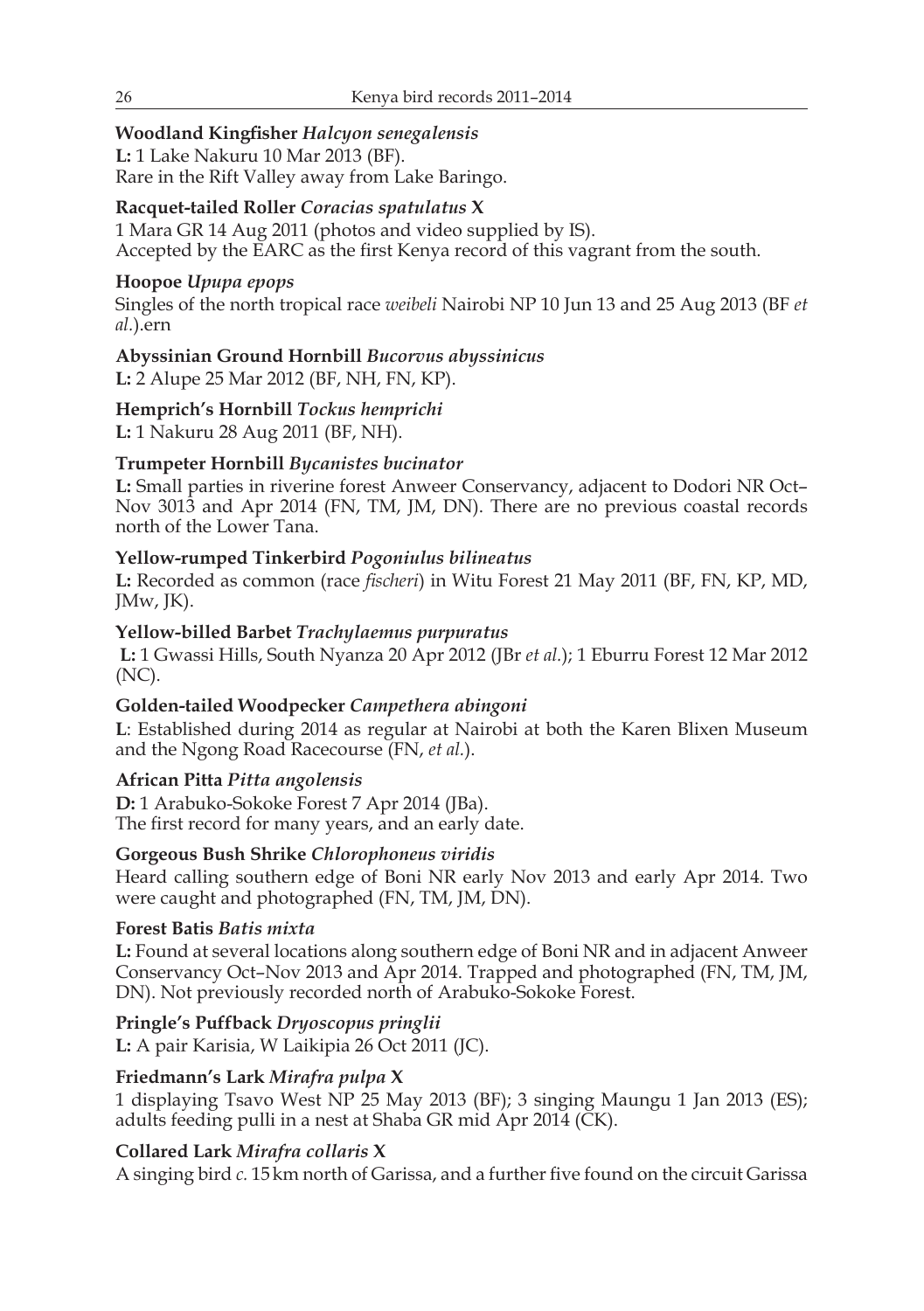–Mado Gashi—50km east of Habaswein 16 Oct 2011 (BF *et al*.). The first reliable Kenya reports since a bird was noted north of Garissa in November 1974.

## **Tiny Greenbul** *Phyllastrephus debilis*

**L:** Heard and seen in southern edge of Boni NR early Nov 2013, and again early Apr 2014 when 2 were also trapped and photographed near Busaba in the Aweer Conservancy (FN, TM, JM, DN). Apart from one historic record from the Lower Tana these are the first records north of Arabuko-Sokoke.

## **Whistling Cisticola** *Cisticola lateralis*

Groups seen and recorded Kavirondo Escarpment (Atlas Square 60A) Jan–Feb 2012 in open woodland and ravine thicket (JB, DB).

#### **Karamoja Apalis** *Apalis karamojae*

A pair feeding juveniles Masai Mara 29 Jan 2011 (AK). The first Kenya breeding record.

#### **Olive-green Camaroptera** *Camaroptera chloronota*

1 Gwassi Hills, South Nyanza 21 Feb 2012 (JB *et al.)* A new locality in W Kenya.

#### **Green-capped Eremomela** *Sylvietta scotops*

**L:** A pair watched and photographed at 1400m on the Nyarondo Escarpment (Atlas Square 60A) Feb 2012 (JB, DB).

#### **Yellow-bellied Hyliota** *Hyliota flavigaster*

A pair seen and photographed in open woodland at 1400m on the Nyarondo Escarpment (Atlas Square 60A) 20 Jan 2011 (JB).

#### **Red-tailed Bristlebill** *Bleda syndactyla*

**L:** Observed Nyarondo Escarpment (Atlas Square 60A) 20 Jan 2011 (JB) A new locality in W Kenya.

#### **Sharpe's Starling** *Pholia sharpii*

**L:** 1 Nairobi NP 31 Oct 2011 (BF). A new species for the park.

#### **Heuglin's Wheatear** *Oenanthe heuglini*

**L:** 1 photographed at Buffalo Springs 7 Nov 2013 (BF). There are few Kenya records away from northwest border areas.

#### **Gambaga Flycatcher** *Muscicapa gambagae*

An adult trapped and ringed Ngulia Lodge 20 Nov 2012 (CJ, MW *et al.*). The few others trapped at Ngulia have all been juveniles.

#### **Chapin's Flycatcher** *Muscicapa chapini*

**L:** 5 birds including an immature South Nandi Forest 19–20 July 2011 (BF, FN. KP, MD).

# **Green-headed Sunbird** *Cyanomitra verticalis*

**L:** 1 Nairobi NP 19 Dec 2012 (NH, BF). A new species for the park.

#### **Violet-breasted Sunbird** *Cinnyris chalcomelas* **N:** Hundreds at Sabaki mouth 4–10 Apr 2012 (BF)

# **Northern Masked Weaver** *Ploceus taeniopterus*

Large flocks Omo mouth Jan 2012 (KA).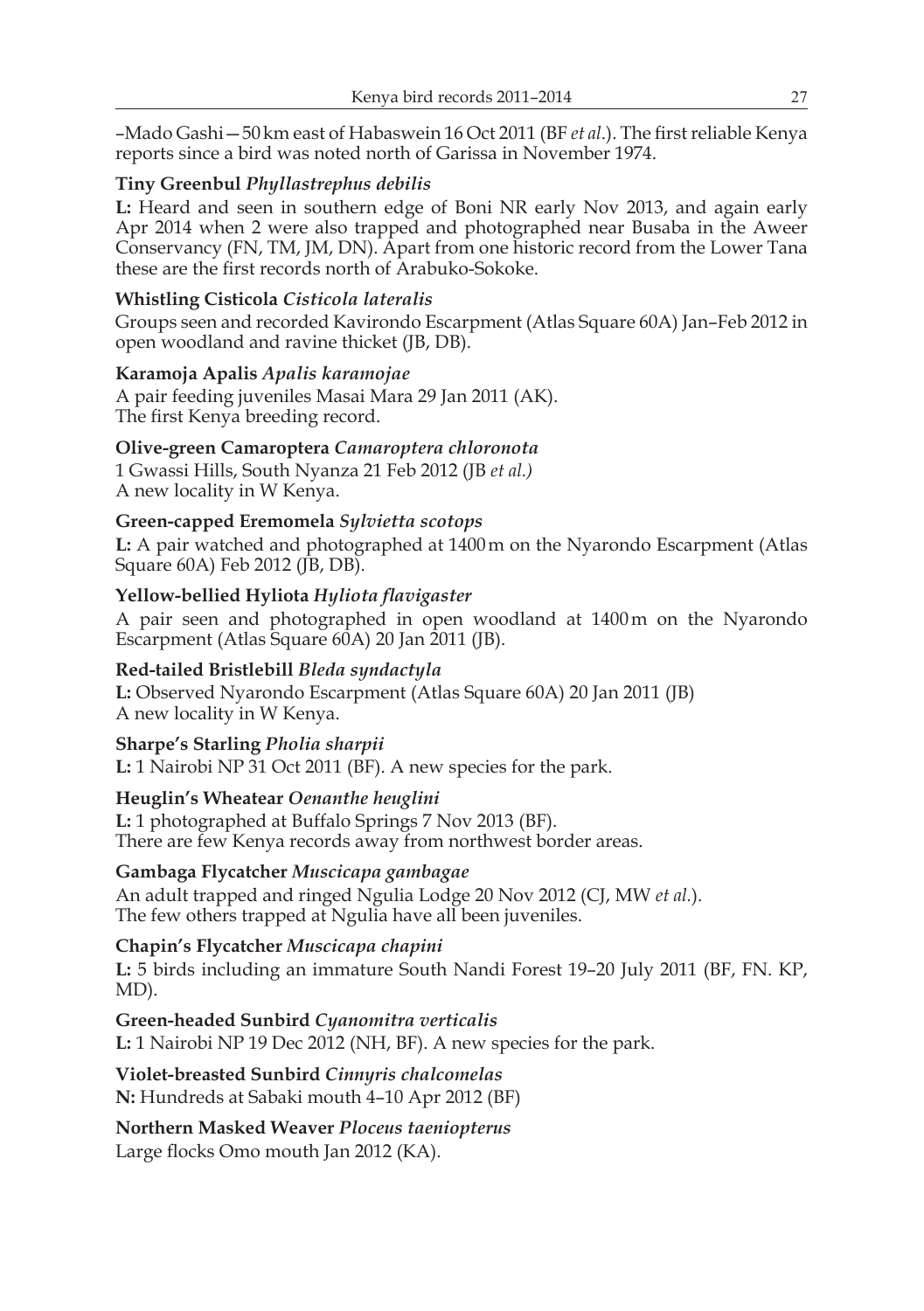## **Clarke's Weaver** *Ploceus golandi*

A colony of 400–500 nests active late March–early April 2013 in a small wetland in the northern part of the Dakatcha Woodlands, northwest of Malindi (FN, DWCG). The first breeding record of this species. See also *Scopus* 35.

**Broad-tailed Paradise Whydah** *Vidua obtusa* **X** 1 Sabuk, Laikipia 10 Sep 2011 (AK).

**Yellow-bellied Waxbill** *Coccopygia quartinia* **L:** 1 Gwassi Hills, South Nyanza 21 Dec 2012 (JB).

**Black-faced Waxbill** *Estrilda erythronotus* **L:** A pair Adungosi, Busia 22 Apr 2012 (BF).

**Bush Pipit** *Anthus caffer* **L:** 1 Shaitani lava flow, Tsavo West NP 19 Nov 2011 (BF).

**Orange-winged Pytilia** *Pytilia afra* **X** A pair Thika 8 April 2012 and 1 at same site 19 Jan 2013 (BF, NH). Rarely recorded in Kenya since 1960.

## **Western Citril** *Crithagra frontalis* **A**

Recorded and photographed Gwassi Hills, South Nyanza, where noted in forest edge and cultivated land Jan 2011, Feb 2012 and Nov 2014 (JB, TI, DB). These were accepted by the EARC as the first documented records for Kenya.

## **Brown-rumped Bunting** *Emberiza affinis* **A**

1 Kongelai Escarpment 21 Mar 2012 (NH, MS). Accepted by the EARC as the 3rd record for Kenya.

# **Palaearctic species**

#### **Gadwall** *Anas strepera* **X**

1 Marula Farm, Naivasha 30 Nov 2012 (KN); 1 Manguo ponds, Limuru also 30 Nov 2012 (BF, NH). Coincidentally seen on the same date. A rare migrant with fewer than five recent records.

**Eurasian Teal** *Anas crecca* **L:** 2 Lake Nakuru 10 Dec 2012 (BF). Occasional on some of the Rift Valley lakes but rare at this site.

#### **Ferruginous Duck** *Aythya nyroca* **X**

1 Kisumu Ponds 23 Dec 2011 (PL); 1 Manguo ponds, Limuru throughout most of Dec 2013 (AK *et al*.). The first records since 2003.

**Tufted Duck** *Aythya fuligula* 2 Dandora sewage ponds 24 Jan 2013 (PU). The first record for several years.

#### **Black Stork** *Ciconia nigra*

**D:** 1 Nairobi NP 29 July 2013 and a sub-adult there 26 May 2014, both unusual dates (BF, FN, KP, MD).

## **Amur Falcon** *Falco amurensis*

**N:** *c.* 10,000 Onkolde, Tana River Delta 8 Apr 2011 (OH). 3500 flying east Shimba Hills, 5 Apr 2012 (JM). Scores moving through wooded palm grasslands near Dodori NR, early Apr 2014 with a flock of 100+ on 8th (FN, JM). Not previously recorded in such numbers during spring passage.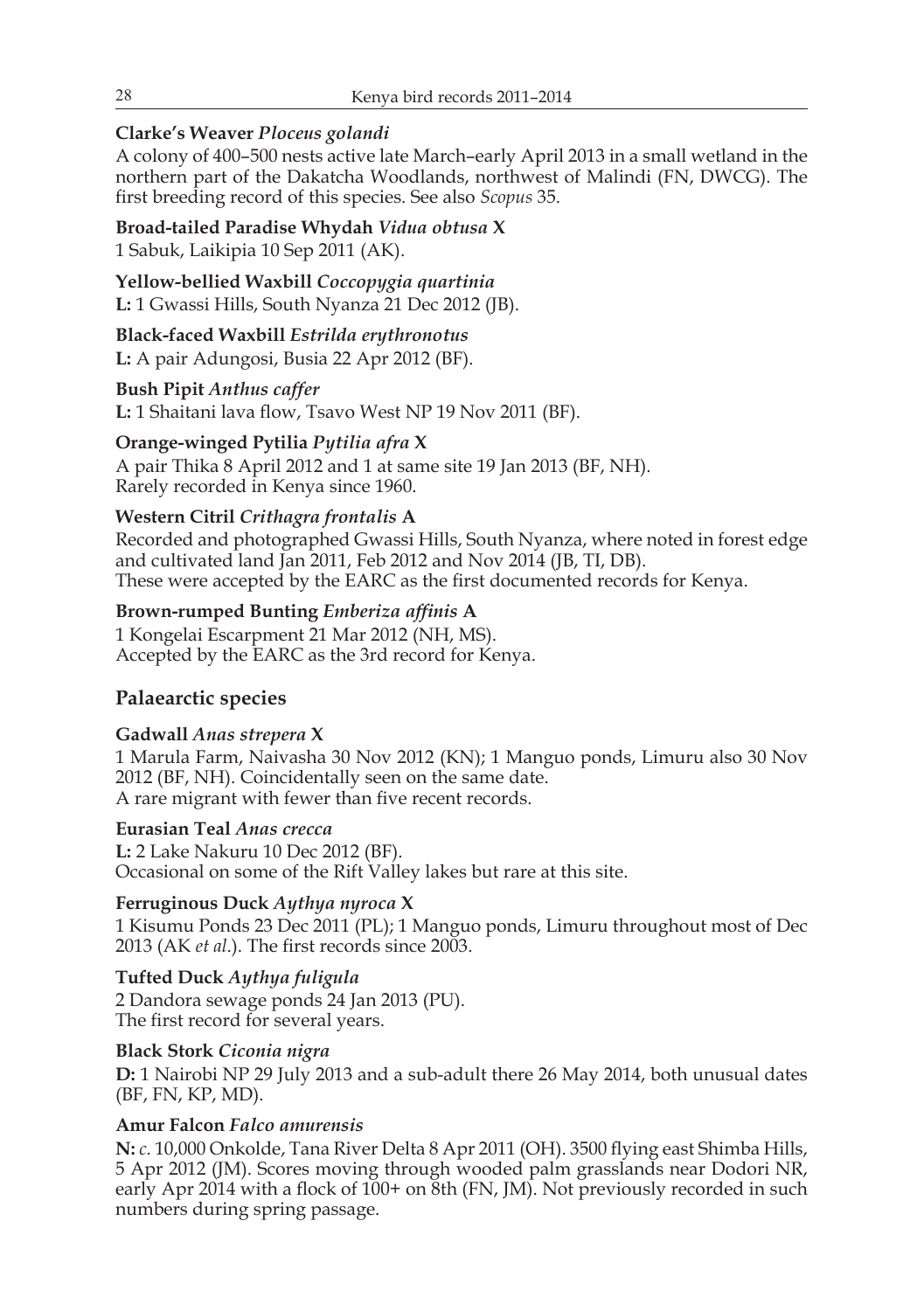In autumn, 1000+ near Kamboyo, Tsavo West NP 25 Nov 2011 (DM, MC), 560 moving south past Ngulia Lodge next day, then 26,000 passing west along Ngulia ridge 27 Nov 2011 (CJ, DP, BA *et al.*); 500+ Nairobi, 30 Nov 2011 (SB). These numbers in 2011 were exceptional. 1500+ roosting Ngulia valley 1 Dec 2014.

**L:** 1 Sioport 26 Feb 2012 (JB); 17 Sangailu, NE Kenya 1 Apr 2014 and 57 between Ijara and Saigalu next day (MO); 5 Bura irrigation scheme, W Kenya 17–19 Dec 2014 (MO).

#### **Sooty Falcon** *Falco concolor*

**D:** 1 Nairobi NP 21 May 12 (BF *et al*.)—a late date.

#### **Barbary Falcon** *Falco pelegrinoides* **X**

1 Ngulia Lodge 18 Nov 2011 (CJ); 2 photographed there 25–27 Nov 2014 (AS, DP, IK *et al.*).

#### **European Honey Buzzard** *Pernis apivorus*

10 Kakamega 12 Oct 2011 (TI); 1 Thika 18 Mar 2013 (DO); 2 Ngulia 28 Nov 2013 (IK, DP, JH *et al.*) and 1 there 22–23 Nov 2014 (IK, AS, DP *et al.* ). 1 Amboseli 31 Mar 2014 and 2 Tsavo West NP 1 Apr 2014 (MV, SK, PW). 1n South Nyanza, singles Gembe Hills Feb 2012 and Gwassi Hills Nov 2014 (JB *et al.*).

Undoubtedly much under-recorded; all records received are included here.

#### **Levant Sparrowhawk** *Accipiter brevipes* **X**

12 over rice fields between Kakamega and Kisumu 14 Nov 2011 (SB, Zoothera Birding); a juvenile Ngulia Lodge 14–15 Nov 2011 was trapped and ringed (BA, MW, NRG), and an adult male seen there 15 Nov 2011 (CJ); 1 Ngulia 15 Nov 2013 (DP, IK *et al.*). Over 600 birds together Mara GR 23 Feb 2014 (MMo). This extraordinary gathering, with birds perched on bushes then taking off and soaring away northwards in 'stacks', was perhaps moving off from a migratory roost. Such a number is unprecedented anywhere in sub-Saharan Africa (see the Short Communication in this issue for more detail).

#### **Eurasian Sparrowhawk** *Accipiter nisus*

At Ngulia Lodge 1–2 on several dates 20–30 Nov 2011 (photographed), and singles 23 Nov 2012, 7 Dec 2013 and 27 Nov 2014 (CJ, DP, IK *et al.*); 1 Kongelai 21 Mar 2012 (BF). There are still few Kenya records away from Ngulia.

#### **Common Buzzard** *Buteo buteo*

**N:** *c.* 800 Kakamega 12 Oct 2011 (TI); *c.* 500 Ewaso Nyiro, Narok 14 Oct 2011.

#### **Long-legged Buzzard** *Buteo rufinus*

1 Nairobi NP 14 May 2012 (BF, NH), 1 there 2 Feb 2013 (BF), 2 on 22 Apr and 5 May 2013 (BF, NH, KP, MD), a juvenile 20 Jan 2014 (BF, NH) and an adult 17 Feb 2014 (BF, FN, KP, MD). Photographs were received.

#### **Greater Spotted Eagle** *Aquila clanga*

At Ngulia 1 photographed 15–16 Nov 2012 (CJ, DP *et al.*) and at least 1 passed south 26 Nov 2013 (IK, DP, JH *et al.*). 1 Nakuru 2010 Dec 12 (BF); an immature Nairobi NP 2 Dec 2013 (BF) and a juvenile there during Jan 2014 (both photographed, BF); a juv. photographed Naivasha 30 Nov 2014 (BF *et al*.).

#### **Pacific Golden Plover** *Pluvialis fulva*

187 counted Tana River Delta 30 Jan 2012, 252 on 9 Feb 2013*, c.* 150 on 10 Jan 2014 (FN *et al.*) and *c.* 40 on 20 Mar 2014 (CJ *et al.*); *c.* 250 flew south over Watamu 25 Sep 2013  $(CJ)$ .

With near annual records over seven years, the Tana River Delta appears to be an important wintering site.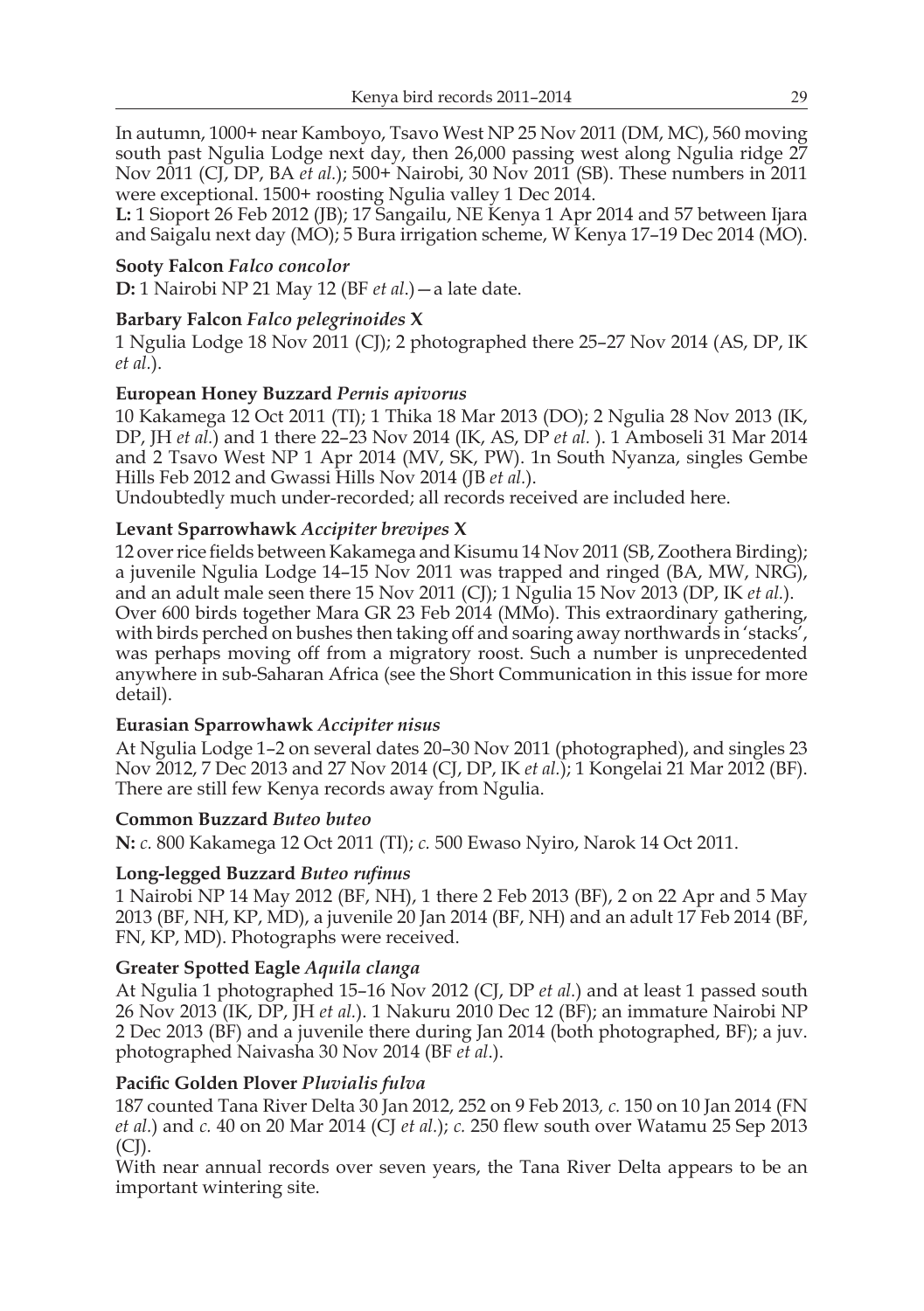# **Kentish Plover** *Charadrius alexandrinus*

Many noted Turkwell Delta Jan 2012 (KA). This is a known wintering area but seldom visited.

## **Lesser Sand Plover** *Charadrius* **mongolus**

**L:** Inland records: 1 Lake Nakuru 6 Nov 2011; 1 Dunga point, Kisumu 26 Mar 2012 (BF); 1 Nairobi NP 20 Sep 2014 (FN), the first record for the park.

**Common Snipe** *Gallinago gallinago* **D:** 1 Nairobi NP 10 June 2014 (BF), a highly unusual date.

**Common Redshank** *Tringa totanus* **D:** 1 Lake Nakuru 2 June 2013 (SH) was an oversummering bird at an unusual locality.

**Terek Sandpiper** *Xenus cinereus*  **L:** inland: 1 Lake Magadi 17 Feb 2013 (JK).

**Ruddy Turnstone** *Arenaria interpres* **L:** inland: 1 Lake Nakuru 10 Dec 2013 (BF, NH).

**Pectoral Sandpiper** *Calidris melanotos* **A** 1 Sabaki bridge 21 July 2011 (EH).

Accepted by the EARC as the 3rd Kenya record *.*

## **Temminck's Stint** *Calidris temminckii*

**D:** 1 Lake Nakuru 16 May 2012 (BF) was a late date for this species.

**Sanderling** *Calidris alba*  **L:** inland: 1 Nairobi NP 30 Sep 2013 (BF, KP, MD).

**Red-necked Phalarope** *Phalaropus lobatus*

Many reported Pemba Channel 11–18 Nov 2012 (P&MH).

## **Lesser Black-backed Gull** *Larus fuscus*

**L:** An adult of the grey-backed race *tamyriensis* Lake Naivasha 16 May 2013 (AK). Unusual for this race to occur inland.

**Slender-billed Gull** *Chroicocephalus genei* 5 Lake Nakuru 6 Nov 2011 (BF, NH), 4 there 26 Nov 2012 and a 1st year bird 13 Jan 2013 (BF); 1 Amboseli NP 20 Nov 2013 (BF).

**Caspian Tern** *Hydroprogne caspia* **L:** 1 Lake Nakuru 6 Nov 2011 (BF). Inland records are unusual.

**Black Tern** *Chlidonias niger* **A** A bird in non-breeding plumage Lake Baringo 18 Apr 2011 (BF).

Accepted by the EARC as the 4th record for Kenya.

**Arctic Skua** *Stercorarius parasiticus* **A**

A dark immature photographed at Kisite 24 July 2013 (MMw). The first record for Kenya since 1995, although a few other reports of dark *Skua sp.* have probably been this species. Accepted by the EARC as the 5th record for Kenya.

**Eurasian Turtle Dove** *Streptopelia turtur* **X** 1 Langata 3 Dec 2012 (DR).

There are no more than about 10 records for Kenya.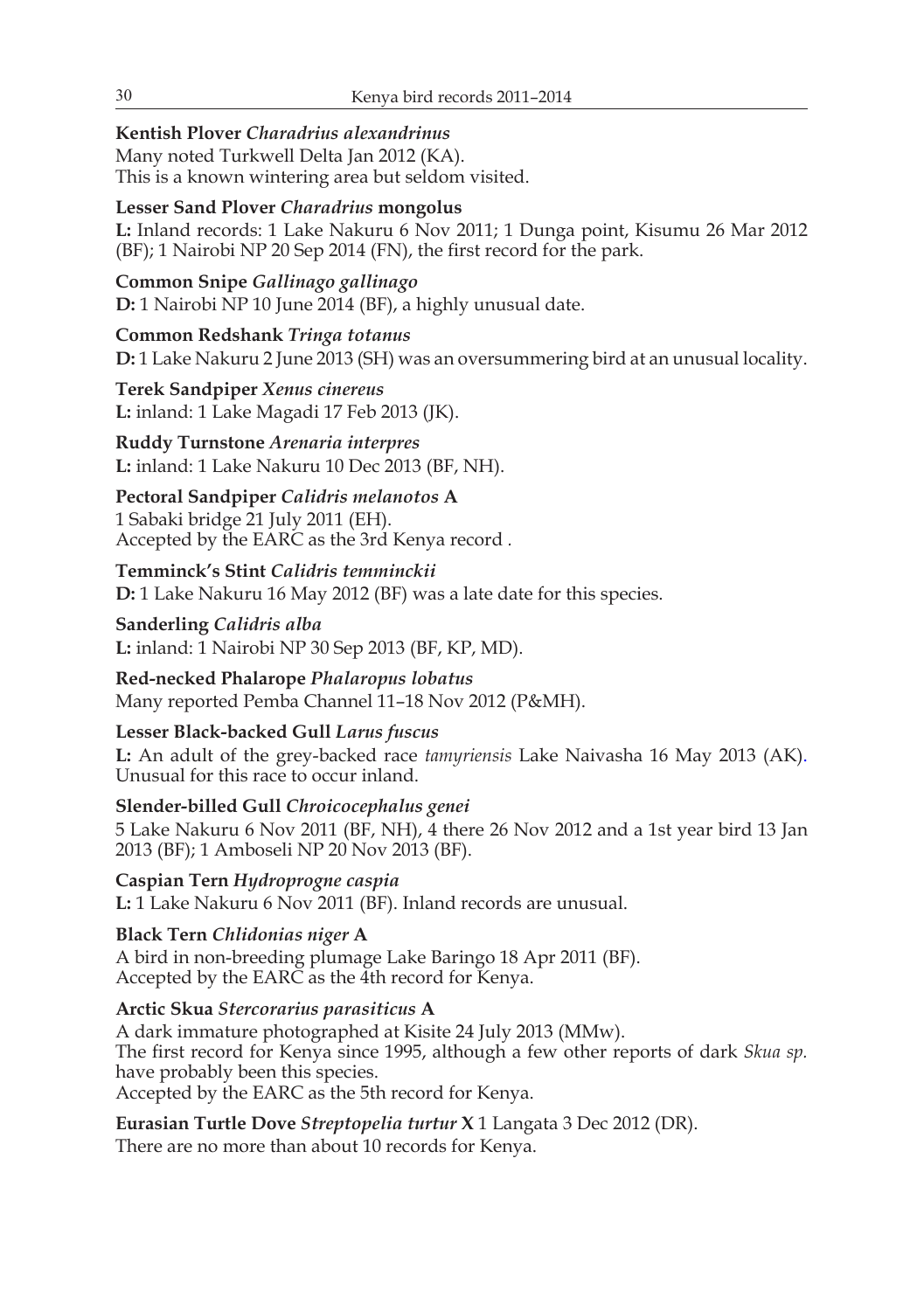## **Lesser Cuckoo** *Cuculus poliocephalus*

1 ringed Ngulia Lodge 24 Nov 2011 (DP, NRG) and another 20 Nov 2012 (CJ, NRG) both juvenile birds; another seen nearby at Ngulia 19 Dec 2012 (DP, PK, JV)

## **Eurasian Scops Owl** *Otus scops*

1 photographed Kasarani, Nairobi 2 Nov 2013 (WWam).

## **Eurasian Swift** *Apus apus*

**N**: 14,000 counted flying east Shimba Hills 5 Apr 2012 (JM).

## **Eurasian Roller** *Coracias garrulus*

**N:** Large migratory flocks included 'a few thousands' Onkolde, Tana River Delta 8 Apr 2011 (OH); 500+ moving southeast Ngulia 30 Nov 2014 and 1500+ in rain storms next day (DP, IK, AS *et al.*).

**D:** 2 Nairobi NP June–July 2013 (KP, HE) were apparently oversummering; 1 there 4 Oct 2014 was an early date.

## **Hoopoe** *Upupa epops*

A bird of the nominate race Athi River 15 Dec 2012 (BF, NH). Palaearctic birds are only occasionally recorded in Kenya.

## **Eurasian Wryneck** *Jynx torquilla*

Records, all of single birds, Nairobi 21 Nov 2011 (BF), Kanyarkwat 22 Mar 2012 (BF), Kerio Valley 14 Nov 2013 (BF), Timau 5 Jan 2014 (NH), Mpala Ranch, Laikipia 17 Mar 2014 (TI) and Loldaiga hills 29 Nov 2014 (MR).

A late bird was photographed at Nguuni, Mombasa 20 April 2012 (DS).

#### **Lesser Grey Shrike** *Lanius minor*

**D:** 1 Nairobi NP 18 Oct 2014 (BF). There are few autumn records from Kenya.

#### **Woodchat Shrike** *Lanius senator*

2 (male and female) Alupe 25 Mar 2012 (BF, NH, FN, KP ).

## **Red-rumped Swallow** *Cecropis daurica daurica* **A**

A bird of the nominate race Ngong Hills 20 Apr 2013 (BF, NH, SBa). Accepted by the EARC as the 2nd Kenya record of this Palaearctic race.

## **Basra Reed Warbler** *Acrocephalus griseldis*

**LD:** 6 individuals in wooded grasslands at Baure, northwest edge of Dodori NR 14 Apr 2014; another seen and photographed next day (EM, JM). North of the known coastal Kenyan wintering area, and a late date.

#### **Marsh Warbler** *Acrocephalus palustris*

**L**: 1 examined in the hand Oloidien, Naivasha 28 Nov 2014 (DT). There are very few records from the Rift Valley and the west.

## **Icterine Warbler** *Hippolais icterina*

Records, all of single birds, from Ngulia Lodge (trapped and ringed) 23 Nov 2011 (DP, NRG), and Nairobi NP 24 Mar 2014 (BF) (photographed), 20 Oct 2014 (BF) and 20 Dec 2014 (NH).

## **Common Chiffchaff** *Phylloscopus collybita*

1 in song Turi, Molo 7 Feb 2014 (CJ) Not infrequent in highland forest sites in W Kenya.

## **Wood Warbler** *Phylloscopus sibilatrix*

1 trapped and ringed Ngulia Lodge 2 Dec 2013 (KT, DP, NRG).